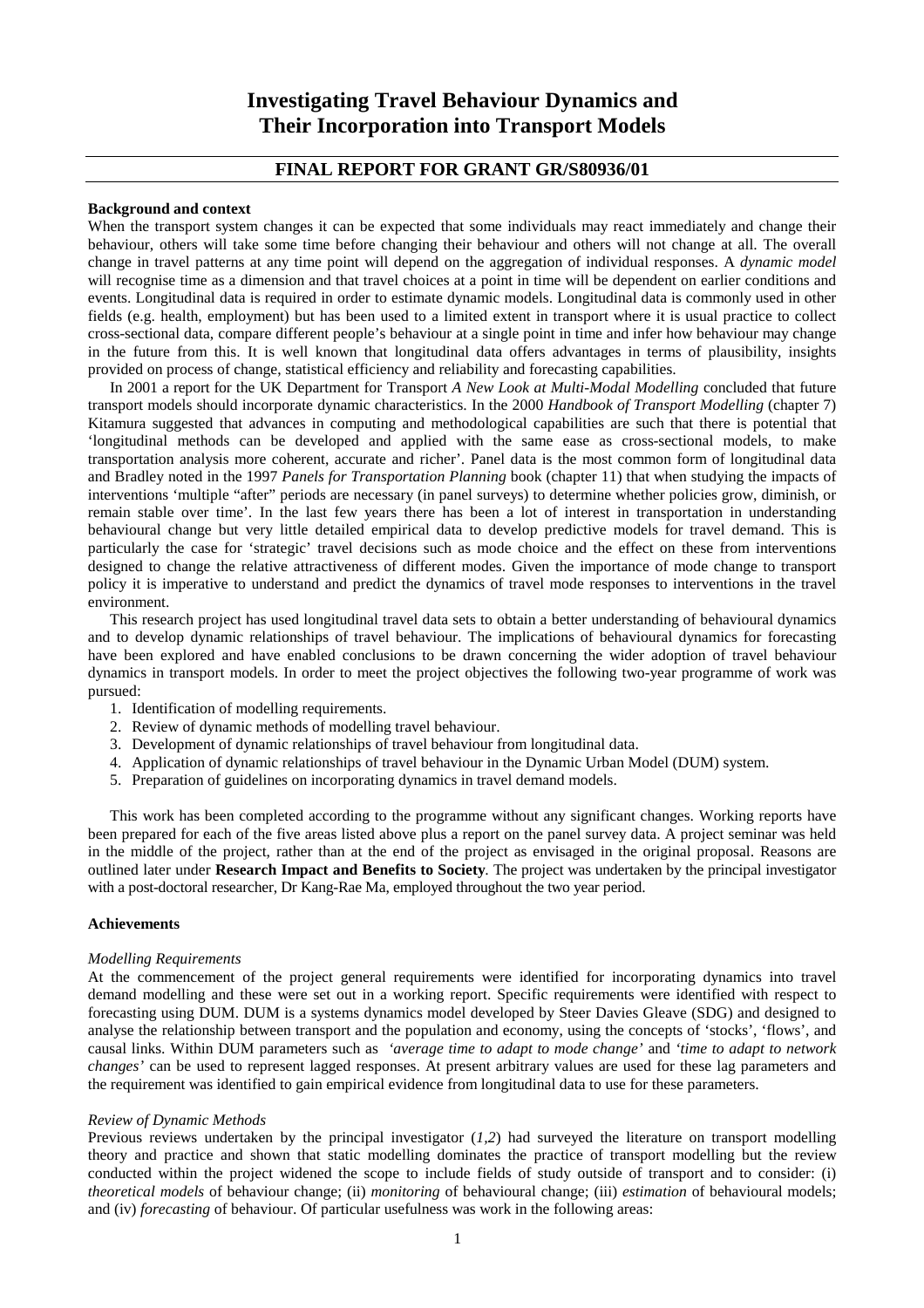- Habit and behaviour stability this included theoretical conceptualisations of behavioural change, monitoring of experimental investigations and estimation of models (using structural equation modelling and choice modelling in particular).
- Learning models this included theoretical models of individual and social learning, including some applied to travel demand, for example to the day to day decisions of motorists and to activity scheduling.
- Life course approach to travel behaviour this included theoretical conceptualisations of life course-mobility interactions and the design of retrospective methods for collecting data on this.
- Analyses of national panel surveys there is a well established body of work in various fields of study using statistical/econometric models to analyse social outcomes at the individual level for issues such as employment and health. This offered important insights on modelling methodology.

Very limited work directly applied to travel demand forecasting was found, although the examples that exist (some reviewed in *3,4*) were helpful in showing possibilties and methodological approaches. Given that panel data is the main potential data source for dynamic modelling of behaviour major emphasis was placed on reviewing literature, developing expertise and acquiring analysis tools for panel data modelling. A detailed review on panel data methods is included in the working paper for this work area. In Table 1 a summary is provided of different methods that can be used for panel data modelling and to what purposes they can be applied.

To apply dynamic models in forecasting involves a series of forecasts at appropriate intervals. Stochastic microsimulation is becoming an increasingly popular analysis tool for social and economic policy analysis, as it provides results that can be analysed at the level of individuals. In transport it has been most commonly applied to traffic networks with only a few exceptions in travel demand analysis (*5*). The main reason is the lack of panel data and models to develop relationships to utilise within a microsimulation framework. Within this project there was not scope to develop a forecasting model system to apply dynamic relationships but this is a valuable direction of future efforts.

| Methods                               | Dependent variable                  | Dynamics considered            |
|---------------------------------------|-------------------------------------|--------------------------------|
| • Aggregate time-series analysis      | • Time elapsed                      | • Non-stationarity             |
| • Markov chains                       | • Change or not                     | o Socio-economics              |
| • Switching models                    | $\cdot$ Choice                      | o Transport system             |
| • Choice models                       | $\circ$ Continuous                  | o Life events                  |
| • Multi-level analysis                | o Discrete (qualitative, e.g. mode) | • Time explicit effect         |
| • Event history analysis (duration or | o Discrete (ordered, e.g. none,     | • Lag (and lead) responses     |
| survival models)                      | once a week, more than once a       | • State dependence             |
| • Structural equation modelling       | week)                               | o Markovian                    |
| o Path analysis                       |                                     | o Occurrence                   |
| o Latent growth                       |                                     | o Duration                     |
|                                       |                                     | • Serial correlation           |
|                                       |                                     | • Unobserved fixed preferences |

#### **Table 1. Modelling methods for panel data**

## *Panel Data*

Suitable data needed to be obtained to develop dynamic relationships and, as expected in the proposal, this required new primary data to be collected as part of the project. Before collecting new data, analysis was conducted of a panel survey data set obtained for the London congestion charging scheme. The survey obtained information on travel perceptions and behaviour six months before and after the scheme's introduction. The analysis was constrained to developing simple binomial models for whether car drivers changed mode or not and it was found that the limited information collected on the specifics of behaviour and on attributes of modal alternatives, as well as the limitations inherent in two wave panel data, prevented development of models with more sophisticated dynamic characteristics (*6*).

The new data collection involved a four wave panel survey of the travel behaviour of residents of Crawley, West Sussex, before and after the introduction of a second guided bus service route (Fastway Route 20) in the town in September 2005. The Fastway bus system began operating in the area in September 2003 with the introduction of Route 10. The target population for the panel survey was residents living close to the route of the new Route 20 service. The electoral register was used to identify 2,500 residents for contact for the survey. Self-administered postal questionnaires were used as the survey instrument throughout the survey. Attempts were made to minimise attrition, although it was not the expressed aim of the panel study to obtain and maintain a representative sample of the population of interest. The first wave of the postal survey (in August 2005, one month before Route 20 introduced) achieved 554 responses. 361 respondents said they were willing to participate further in the study. These were sent the second questionnaire and 220 responses were received (in October 2005, one month after Route 20 introduced). To maximise subsequent participation a £20 incentive was offered to those participating in the final two waves. 254 responses were received for wave 3 (in December 2005) and 247 responses were received for wave 4 (in March 2006).

Descriptive analysis of the panel data revealed important insights into the impact of the new bus service. Figure 1 shows an increase in positive perceptions towards bus services through the survey period and that the number of residents who used the Route 20 service increased from 34 in wave 2 to 61 in wave 4 (these are with respect to the 187 residents who participated in all four waves of the questionnaire). The timing of responses is shown in Figure 2 in terms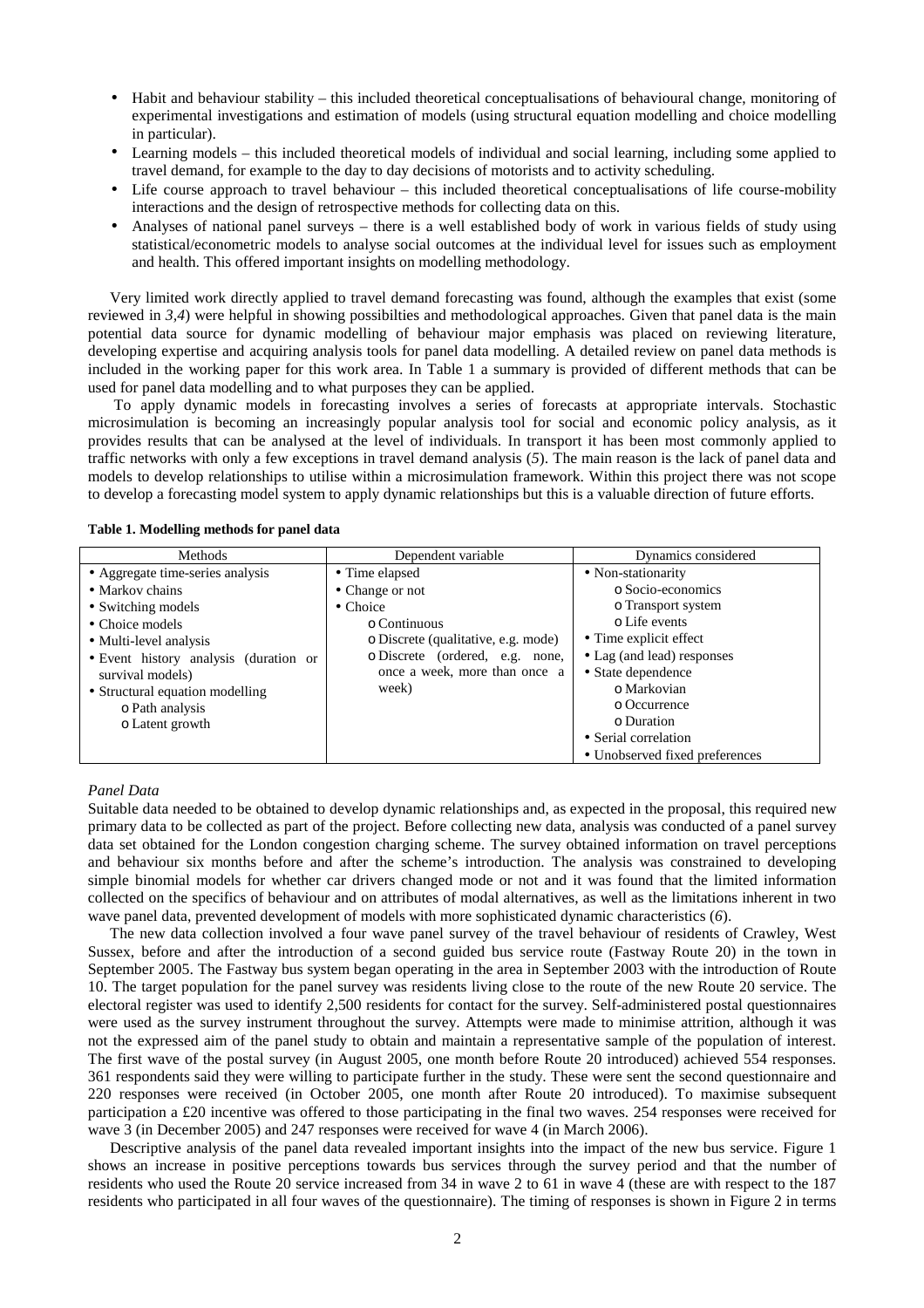of new users of the Route 20 service in each week after its introduction (this is with respect to the sample of 247 respondents completing waves 3 and 4). The number of new users is largest in the first week after introduction of the new service and declines over time but there continue to be some additional new users until the end of the survey period. A key transport policy question is what impact has the Route 20 service had on general bus use of the residents of the areas served. The residents participating in the survey were asked at each wave to indicate how often they used different modes of transport including the bus. Overall, between waves 1 and 4 there was a statistically significant (McNemer-Bowker test,  $p = 0.002$ ) change in general bus use with 35 residents increasing bus use and 13 decreasing bus use  $(N=187)$ .





**Figure 1. Perceptions and Use of Route 20 Figure 2. Number of New Users after Route 20 Introduction**

#### *Development of Dynamic Relationships*

The analysis of the panel data has used two main methods: (i) duration analysis to analyse timing of behaviour change; and (ii) discrete choice modelling to analyse the transition in bus usage over course of survey period. Duration data is available in the form of a date when a resident started to use the Route 20 service (estimated by participant to the nearest week) if they did so in the period of the survey. There have been surprising few applications of duration modelling in the transport field and none found with respect to time to 'adoption' or first use of a new public transport system. The standard duration model assumes that all subjects will eventually experience the event of interest (or 'fail'). In our case, the event of interest is the use of Fastway Route 20 bus. A split population duration (SPD) model that relaxes such a strong assumption identifies the probability of eventual failure and the survival function simultaneously (*7*). Taking into account the probability of eventual failure is considered to be particularly important in the case of mode choice behaviour where some travellers are unlikely to ever use the new travel mode option.

Both standard duration models and SPD modes were estimated. The standard duration model showed, amongst other (study area-specific) findings, that those with access to a car have been slower in trying the new bus service. Younger individuals and those with a bus pass have been faster in using the service. Individuals gaining a reduction in distance from their home to bus services have been faster in using the service. In the SPD model, an estimate of the average value of the probability of eventual failure is 0.63, which means that 37% of travellers are not expected to ever use the Route 20 bus service. A value significantly less than one, as in this case, implies that the SPD model is favoured specification to use. With the SPD model, it is found that those gaining a reduction in distance from their home to bus services are more likely to (eventually) use the new service, but not faster to use the service. The effect of other variables on time to use the new service is also different in the SPD model compared to the standard model. Figure 3 shows a comparison of the standard duration model and SPD model demonstrating the improved predictive performance of the SPD model at least for the initial part of the survey period.





**Figure 3. Comparisons of Observed Data and Predictions Figure 4. Impacts over Time of First-Order Impulse Models**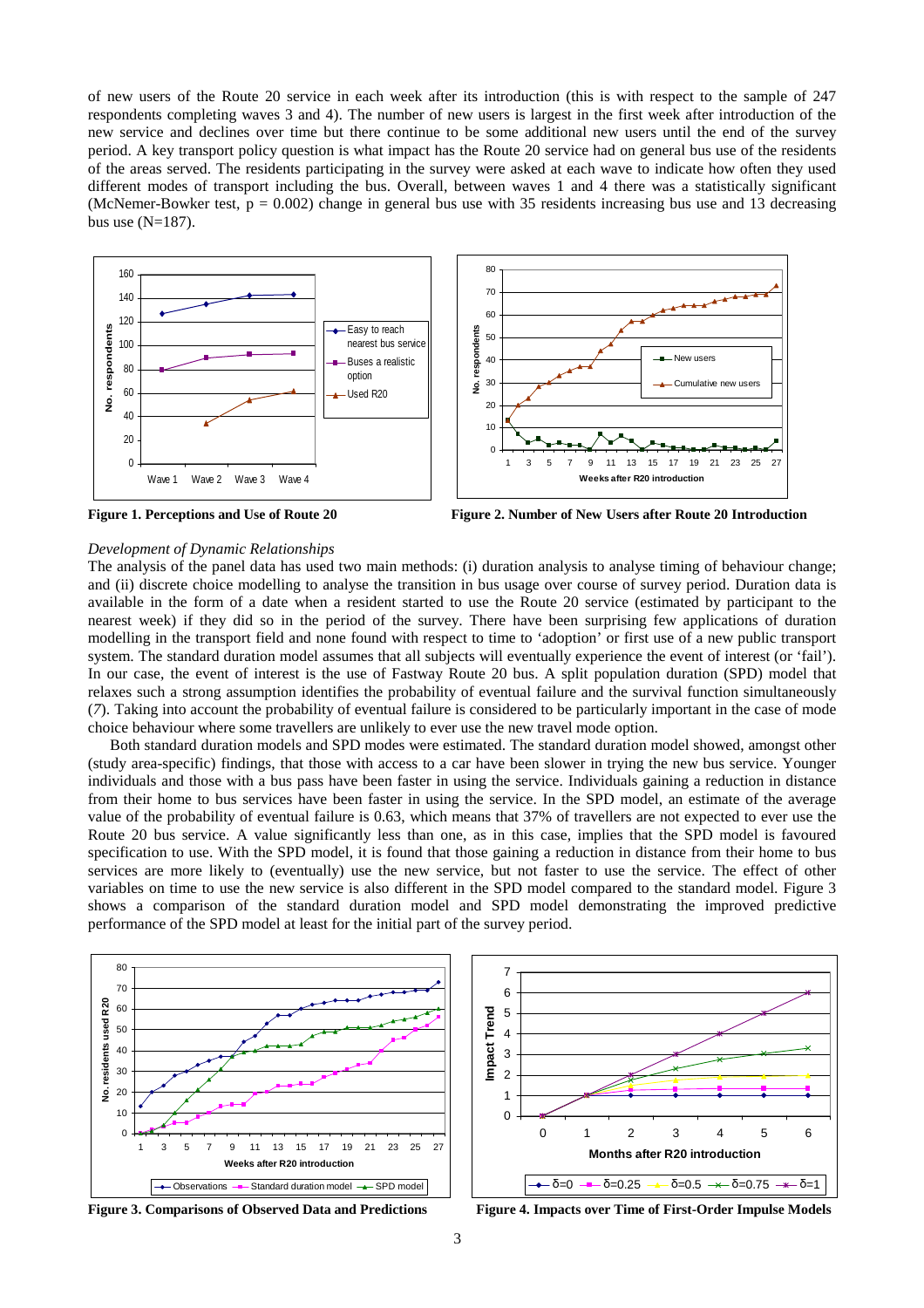After examining the timing of first usage of the Route 20 service, analyses were conducted of the changing frequency of usage of the (i) new Route 20 service and of (ii) buses in general over the course of the study period. Frequency of usage had been obtained from the survey in terms of a five-level ordinal variable ( $1 = not$  at all',  $2 = less$ ) than once per week', '3 = 1-2 days', '4 = 3-4 days' and '5 = 5 or more days'). Ordered probit models was used to analyse this.

Methodological issues that present challenges to the analyst in panel data modelling (*8*) include distinguishing unobserved heterogeneity (unmeasured and sustained differences between individuals), state dependence (past behaviour affecting current behaviour) and serial correlation (persistent tendency towards behaviour). With state dependence models a particular problem is initial conditions which results from surveys not collecting data at the start of the process and assumptions having to be made regarding pre-survey behaviour. A strong appreciation of these issues was gained through the review of literature on panel data analysis mentioned earlier. Use was made of advanced econometric analysis software (LIMDEP, STATA) to enable suitable model specifications to be applied. It is suggested that the analyses provide a more advanced attempt at panel data modelling for travel demand analysis than has otherwise been reported in the transport literature. As shown in Table 2 a series of different models have been estimated using different specifications and involving different ways of exploring the impact of the intervention.

#### **Table 2. Models estimated**

| Dependent variable                      | Model specification                                                | Intervention impact                                  |
|-----------------------------------------|--------------------------------------------------------------------|------------------------------------------------------|
| • General bus use frequency (waves 1-4) | Cross-section pooled                                               | • Change in level of service variable                |
| • Route 20 use frequency (waves 2-4)    | Random effects (individual<br>intercepts)                          | • Intervention analysis (explicit time<br>variables) |
|                                         | Random parameter (individual<br>coefficients)                      | o Step function<br>o First-order (gradual impact)    |
|                                         | Multi-level model (coefficients<br>modelled)                       | • Distributed lag (for level of service<br>variable) |
|                                         | State dependence (various<br>specifications of initial conditions) | • State dependence<br>o Lagged dependence            |

Key findings from the panel data modelling for general bus usage were:

- The estimated coefficient for level of service variable (travel time difference between bus and car) is larger when unobserved heterogeneity is taken into account (indicating the importance of doing so). A one minute increase in the travel time difference increases the probability of using the bus 'not at all' by 0.5%.
- One period lag specification for level of service variable provided better fitting model than non-lag version and suggests the typical response to the Route 20 intervention involved a three month delay.
- First-order impulse model with best fit was for  $\delta$ =0.75, indicating a bus growth response to Route 20 as shown graphically in Figure 4 and that during survey period three-quarters of total eventual bus use growth had occurred.
- Lagged dependent variables improve model fit and show there is true state dependence effect as well as unobserved heterogeneity (for example, Orme specification of initial conditions showed using the bus '5 days a week or more' in previous wave increased the probability of using the bus '5 days a week or more' by 36.9% and decreased the probability of using the bus 'not at all' by 55.1%). Different methods of handling initial conditions have been tested including the Orme and Wooldridge methods currently put forward in the literature. The method used significantly affects parameter values for lagged dependent variables and other explanatory variables and must be carefully considered.
- Comparison of run pattern predictions (transition in individual bus usage over survey periods) shows random effects models better capture variety in patterns than pooled or state dependence models which overestimate behavioural stability (e.g. '0-0-0' patterns in bus usage over waves 2-4).
- Forecasts for a future scenario of 10 minute reductions in bus travel times for all residents showed that similar numbers of bus users were predicted for a random effects model (using four waves) as a cross-sectional model (wave 1), implying that the cross-sectional model may be able to represent a reasonable equilibrium forecast. However, the first order impulse model with  $\delta$ =0.75 predicted a larger number of bus users in the long run.

Key findings from the panel data modelling for Route 20 usage were:

- Coefficient estimates for Route 20 usage were quite different to general bus use usage with, for example, lesser importance of driving licence and car ownership. Implication is that new service was used by a broader selection of residents (which was intention of the higher specification service). Those changing jobs during the survey period were more likely to use Route 20, highlighting the importance of life events in travel behaviour.
- Multi-level model showed that lower walking time to bus service, resulting from Route 20, increased average usage of the new service (the model intercept) and the increase in usage over time (through time coefficient), demonstrating how this model specification is very useful in representing the dynamic impact of level of service variable.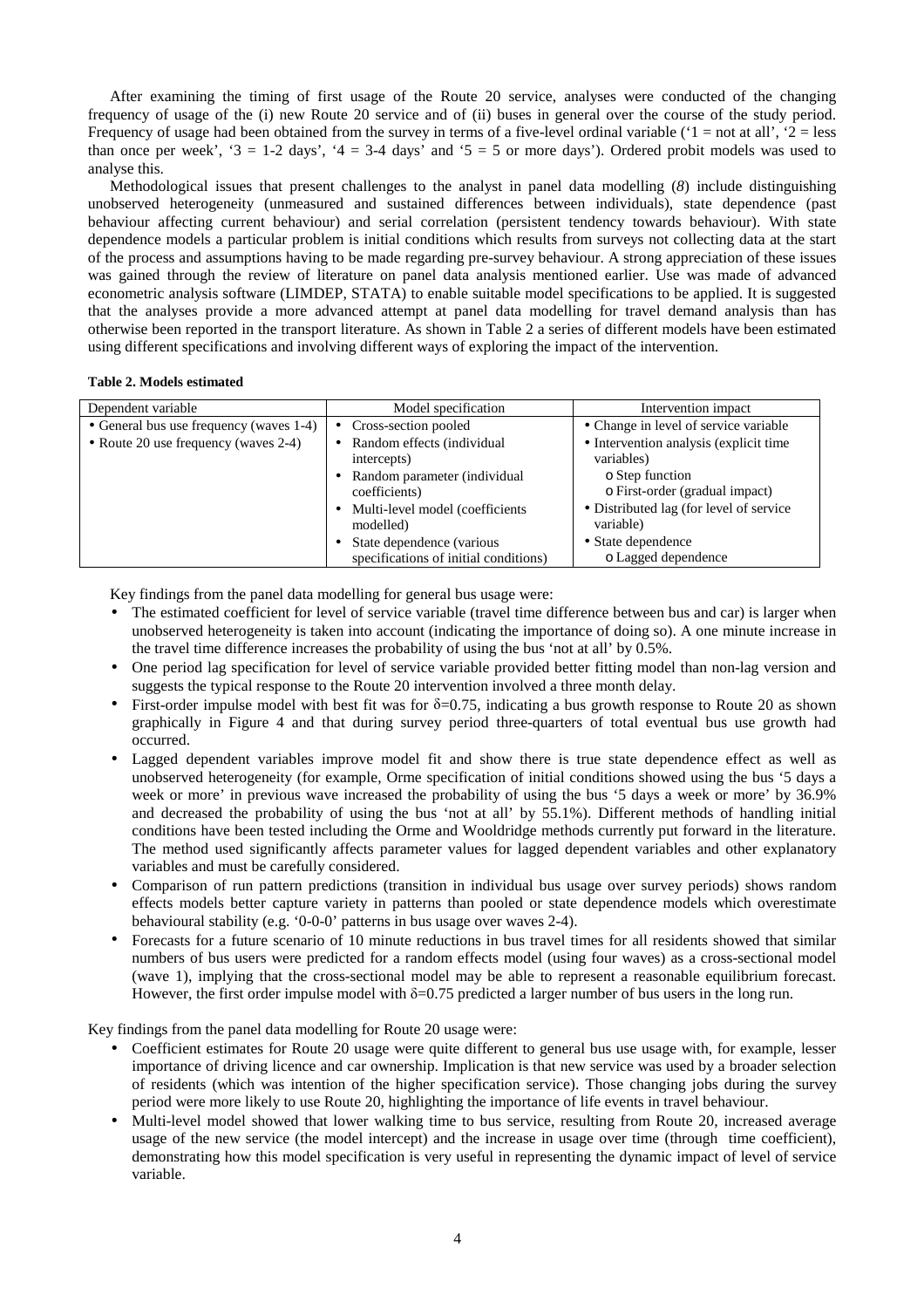• State dependence model performed less well relatively for Route 20 than general bus use, as would be expected since initial observation (at wave 1) took place before service operated (lagged variable at wave 2 therefore equals zero). For Route 20 it was possible to study the behavioural process from its start and (without problem of initial conditions) to distinguish true significance of socio-economic, life event and level of service variables.

Within the project extensive and rigorous analysis of the data has been possible but, given the wide range of panel data analysis methods, there exist potentially fruitful opportunities for further analysis. Of particular interest will be to use structural equation modelling methods (e.g. latent growth models as an alternative to multi-level models, which are potentially equivalent but with added capabilities such as incorporating measurement error).

#### *Application of Dynamic Relationships in Dynamic Urban Model*

The findings on lags obtained from the panel data analysis were used to run sensitivity tests, exploring the impact of different lag value assumptions on transport and economic forecasts for a case study model area representing the city of Hull and for the scenario of a new rail service. A simple example of the results that were obtained is shown in Figure 5 which shows varying growth curves of rail patronage according to specified lag values. This shows how the evolution of travel demand is affected over a longer period than the specific value of the lag period assumed. In general, the recommended approach to obtaining lag values is to obtain median survival times from duration models of the kind estimated in this project. Different values can be obtained for different person types.



**Figure 5. Impact on rail trips of different lag values**

## *Guidelines for Incorporating Dynamics into Transport Modelling*

Drawing on the findings of the research project and synthesising these across the different elements of the project, a set of guidelines has been produced which addresses motivations for dynamic modelling, conduct of panel surveys, methods of model estimation and forecasting using dynamic relationships. For example, it highlights how the problem of initial conditions in state dependent models can be best addressed by including retrospective questions in the first wave of a panel to attempt to obtain pre-survey measurements and how in examining the impact of an intervention through panel data more than one pre-intervention measurement can better enable stability of behaviour to be modelled.

#### **Research Impact and Benefits to Society**

It cannot be expected that there will be an immediate shift towards the use of dynamic models in travel demand analysis but it is hoped that this project will foster interest in their use. Papers presented on the work of this project at the 11th International Conference on Travel Behaviour Research (IATBR) in Kyoto in 2006 and at the 86th Annual Meeting of the Transportation Research Board, Washington, D.C., were part of sessions on the theme of dynamics of travel behaviour. Past work by the principal investigator on the 'asymmetric churn' of travel behaviour has directly influenced researchers (*9,10*) and it is hoped that this project will provide similar inspiration to researchers and practitioners.

The potential impact of the work on wider transport research and practice is illustrated by the willingness of the Department for Transport to host and support the project seminar that was organised by the principal investigator and held midway through the project. The event titled 'Longitudinal Methods for Understanding and Modelling Travel Behaviour' was attended by 40 people from government, consultancies and academia and brought together both those predominantly interested in behaviour and those predominantly interested in modelling. It provided a forum for presentation and discussion of topics associated with longitudinal data and analysis in transport planning and provided opportunity to present and receive feedback regarding the emerging work from the project. Timing at this stage of the project was considered to better enable useful external input to be provided to the work. Seminar presentations and materials are placed on the project website. Mutual interest in future research on longitudinal data collection and analysis has been discussed with one of the invited speakers at the event, Martin Lanzendorf, Centre for Environmental